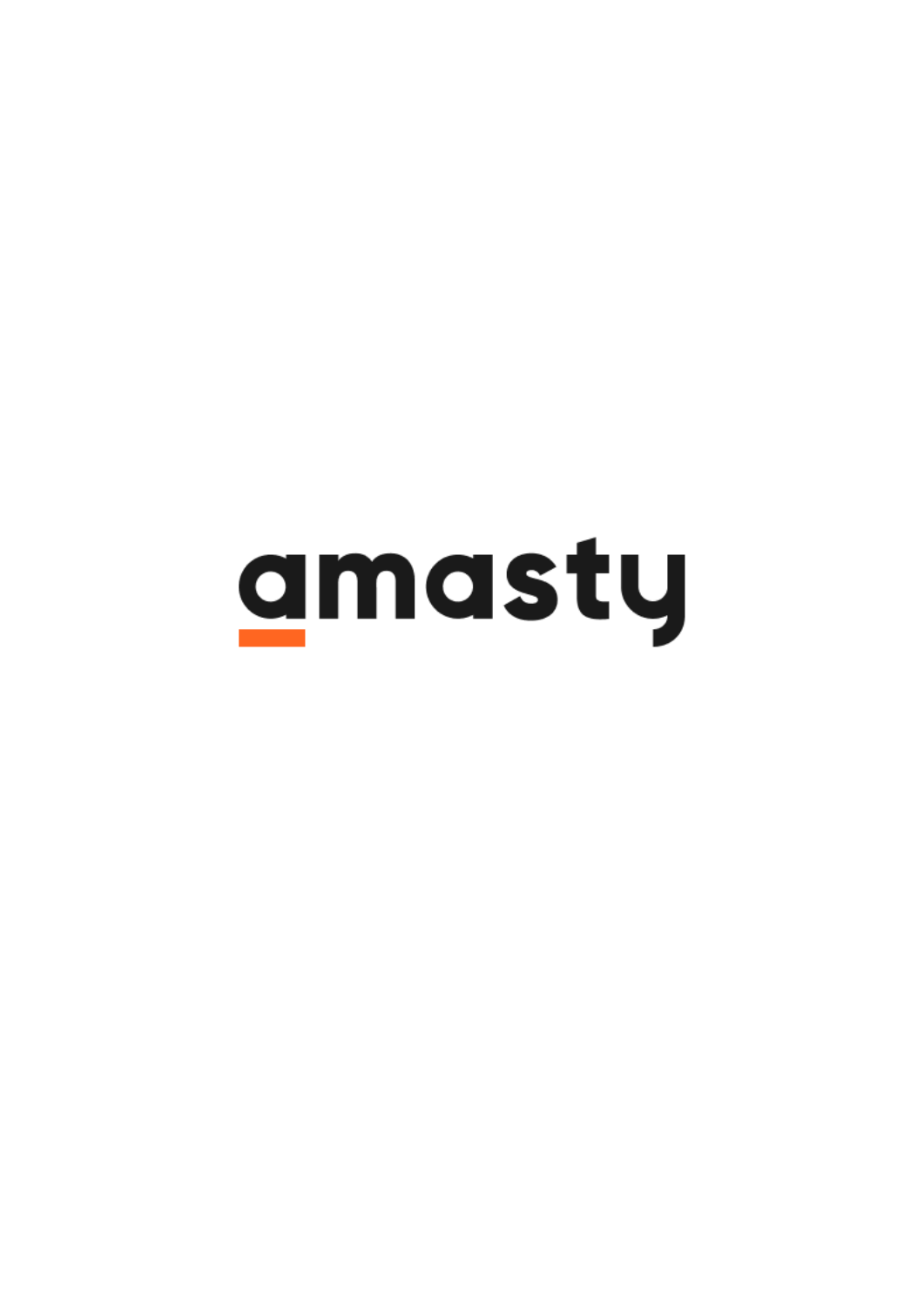For more details see the [Customer Attributes for Magento 2](https://amasty.com/customer-attributes-for-magento-2.html) extension page.

# **Guide for Customer Attributes for Magento 2**

Display additional attribute fields on the registration page to collect important customer data. Create customer attributes of various types to effectively gather as much information as you need.

- Show extra attributes of different input types
- Manage customer attributes from the admin panel
- Effectively process collected customer data
- Use additional attributes in email templates
- Generate handy attribute usage reports

# **General Settings**

To configure general extension settings please go to **Stores** → **Configuration** → **Customer Attributes**.

|                                                                           |                                                                                                                              | <b>Save Config</b> |
|---------------------------------------------------------------------------|------------------------------------------------------------------------------------------------------------------------------|--------------------|
| <b>General Settings</b>                                                   |                                                                                                                              |                    |
| Display customer attributes on<br>the "select customer" grid<br>[website] | Yes<br>▼<br>This applies to the customers grid which is used to<br>select a customer during order creation at the<br>backend |                    |
| Allow customers to change their<br>group<br>[website]                     | Yes<br>▼                                                                                                                     |                    |

**Display Customer Attributes on the 'selected customer' grid'** - Please set this option to 'Yes' to see the attributes when you select a customer during order creation from the backend.

**Allow customers to change their group** - This option lets customers choose and change their customer group. To make the option work please create customer attribute of 'Customer Group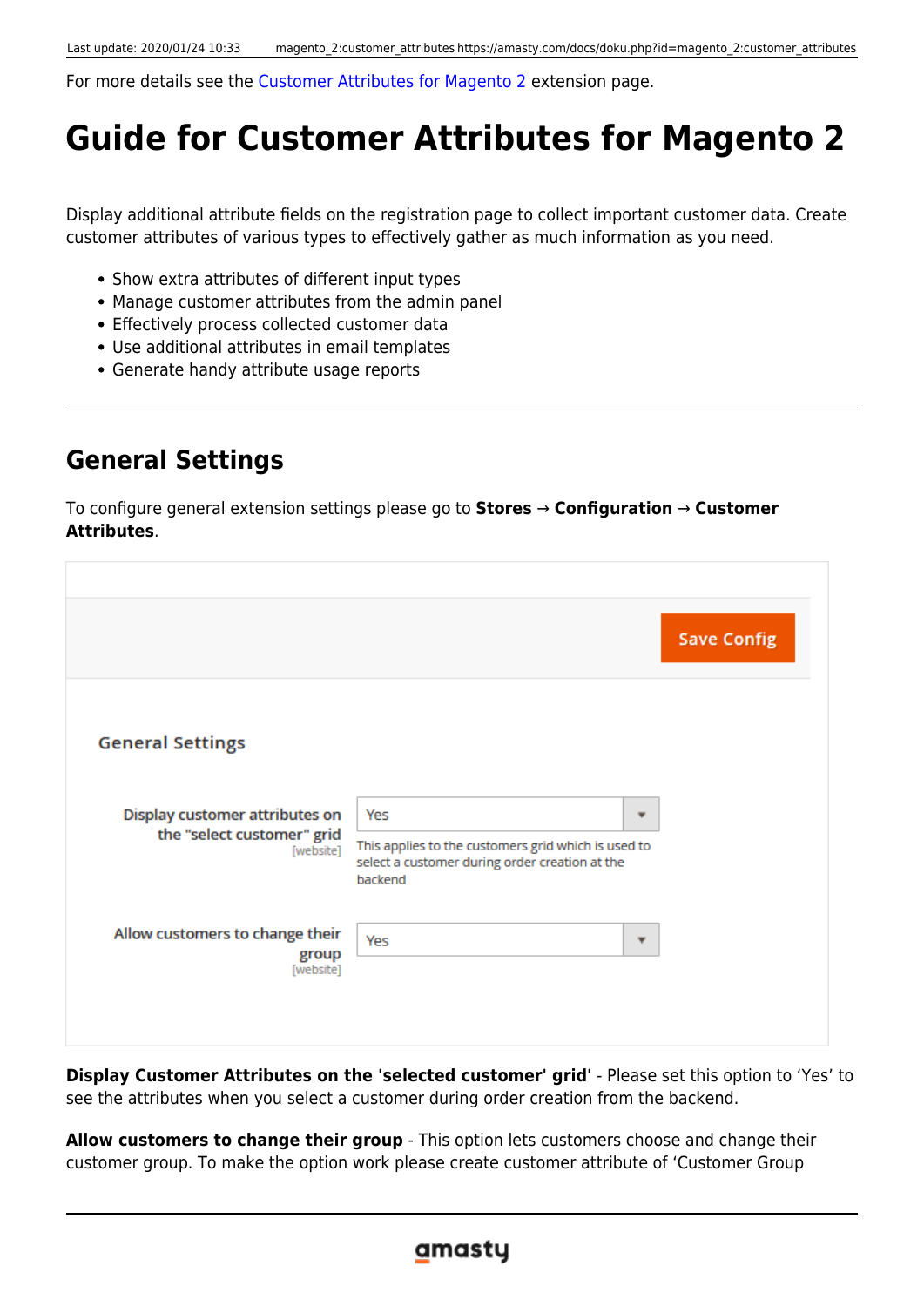Selector' input type.

# **Attribute Creation**

To create a new attribute please go to **Customers** → **Customer Attributes** → **Manage Attributes**. On this grid you can add the new attributes and edit the already created ones. To add an attribute, please click the **Add New Attribute** button.

| <b>Customer Attributes</b>    |                                                     |                         |                                |                                         |                               |                                          |
|-------------------------------|-----------------------------------------------------|-------------------------|--------------------------------|-----------------------------------------|-------------------------------|------------------------------------------|
|                               |                                                     |                         |                                |                                         |                               |                                          |
| Search<br><b>Reset Filter</b> | 5 records found                                     |                         |                                |                                         |                               |                                          |
| ļ<br>Code                     | Label                                               | <b>Type</b>             | <b>Sorting</b><br><b>Order</b> | Show on the<br><b>Customers</b><br>Grid | Show on<br>the Orders<br>Grid | Show on the<br><b>Order View</b><br>page |
|                               |                                                     | $\overline{\mathbf{v}}$ |                                | $\overline{\phantom{a}}$                | $\overline{\phantom{a}}$      | ÷                                        |
| affiliate_program             | Whould you like<br>to join an affiliate<br>program? | Yes/No                  | 4                              | Yes                                     | Yes                           | Yes                                      |
| company_name                  | What is your<br>company name?                       | <b>Text Field</b>       | $\overline{2}$                 | <b>Yes</b>                              | Yes                           | <b>Yes</b>                               |
| company_position              | Your position in<br>the company                     | <b>Text Field</b>       | 3                              | Yes                                     | Yes                           | Yes                                      |
| customer_group                | Choose your<br>customer group                       | Dropdown                | 1                              | Yes                                     | Yes                           | Yes                                      |

# **Attribute Configuration**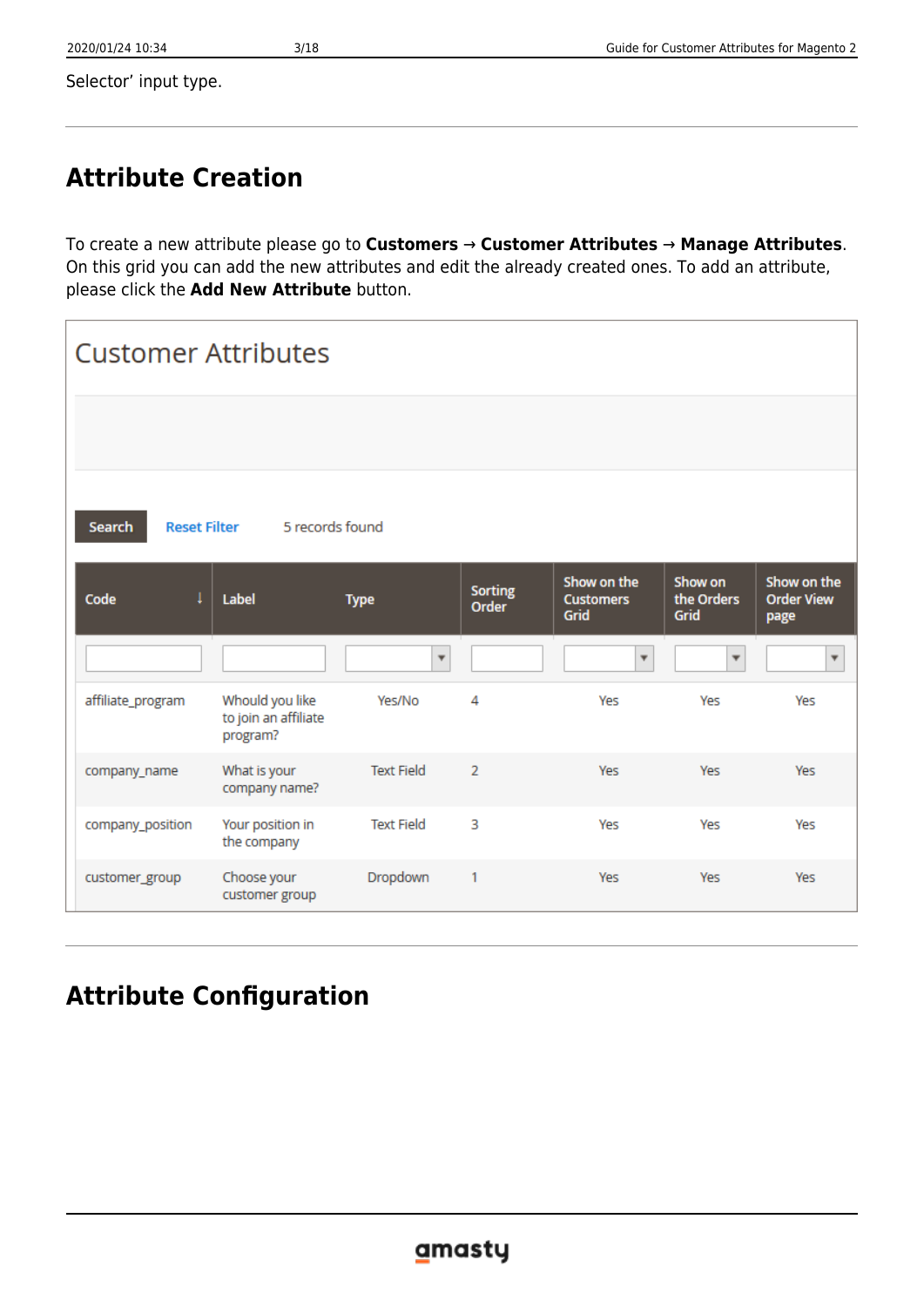| <b>Attribute Properties</b>            |                                                                                                               |
|----------------------------------------|---------------------------------------------------------------------------------------------------------------|
| Default label *                        | Your position in the company                                                                                  |
| Attribute Code *                       | company_position<br>For internal use. Must be unique with no spaces                                           |
| Store View *                           | <b>Main Website</b>                                                                                           |
|                                        | <b>Main Website Store</b><br>Default Store View<br>Æ                                                          |
| Catalog Input Type for Store O<br>wner | <b>Text Field</b><br>▲<br><b>Text Field</b>                                                                   |
| <b>Default value</b>                   | <b>Text Area</b><br>Date<br><b>Multiple Select</b>                                                            |
| <b>Values Required</b>                 | Multiple Checkbox Select with Images<br>Dropdown<br>Yes/No                                                    |
| <b>Input Validation</b>                | Single Radio Select with Images<br><b>Customer Group Selector</b><br><b>Static Text</b><br>Single File Upload |

**Default Label/ Attribute Code** - Specify an attribute label and a code. The code will be used only for internal needs.

**Store View** - Select the store view for which the attribute will be available.

**Catalog Input Type for Store Owner** - choose among various input types depending on your specific needs. Please note that the following fields depend on the selected input type.

**NOTE:** after the attribute code and the catalog input type are specified and saved they can't be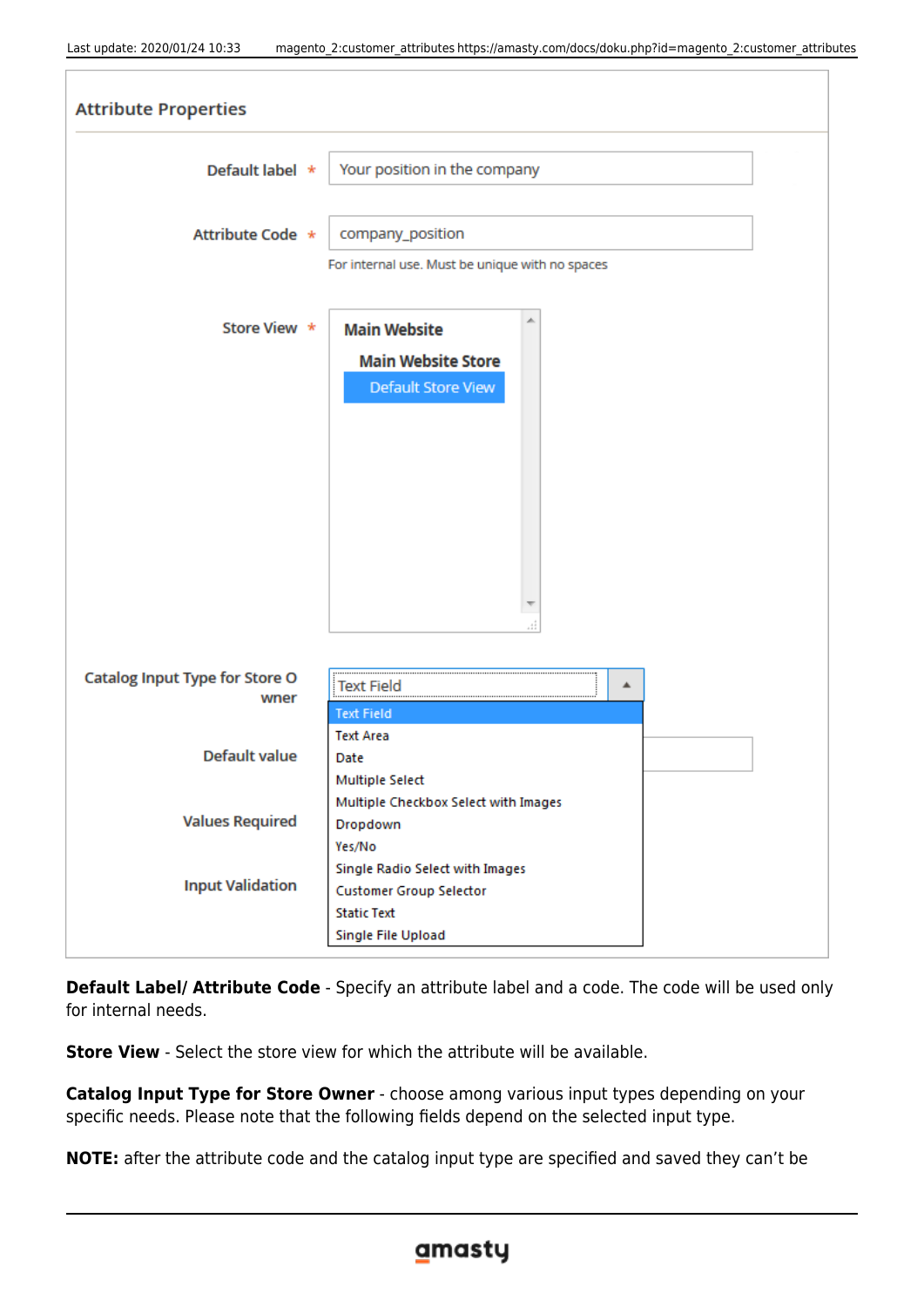### changed.

| <b>Catalog Input Type for Store O</b><br>wner | <b>Text Field</b><br>۳                          |  |
|-----------------------------------------------|-------------------------------------------------|--|
| Default value                                 | Sales Manager                                   |  |
| <b>Values Required</b>                        | Yes<br>۰                                        |  |
| <b>Input Validation</b>                       | ▲<br>None                                       |  |
|                                               | None<br><b>Decimal Number</b>                   |  |
|                                               | <b>Integer Number</b>                           |  |
|                                               | Email                                           |  |
| <b>Attribute Configuration</b>                | URL                                             |  |
|                                               | Letters                                         |  |
| Show on the Customers Grid                    | Letters (a-z, A-Z) or Numbers (0-9)             |  |
|                                               | <b>CNPJ Validation</b>                          |  |
|                                               | <b>CPF Validation</b>                           |  |
| Show on the Orders Grid                       | Nickname validation                             |  |
|                                               | <b>Royalty Card Number</b>                      |  |
|                                               | <b>RUT code validation</b>                      |  |
| Show on the Order View page                   | No                                              |  |
|                                               | In the Account Information block at the Backend |  |
|                                               |                                                 |  |

**Default Value** - Specify the value which will be preselected by default if necessary.

**Values Required** - If the option is set to 'yes' customers won't be able to leave this attribute field blank while getting registered.

**Input Validation** - Specify the type of input validation.

**CNPJ Validation** - [a taxpayer identification](https://transferwise.com/gb/blog/cpf-cnpj-meaning-brazil) number for Brazilian companies. **CPF Validation** - [an](https://transferwise.com/gb/blog/cpf-cnpj-meaning-brazil) [individual number](https://transferwise.com/gb/blog/cpf-cnpj-meaning-brazil) in Brazil. **RUT code validation** - [a taxpayer identification number](https://en.wikipedia.org/wiki/National_identification_number#Colombia) in Chile. Select pages on which the attribute will be displayed. Specify attribute display order.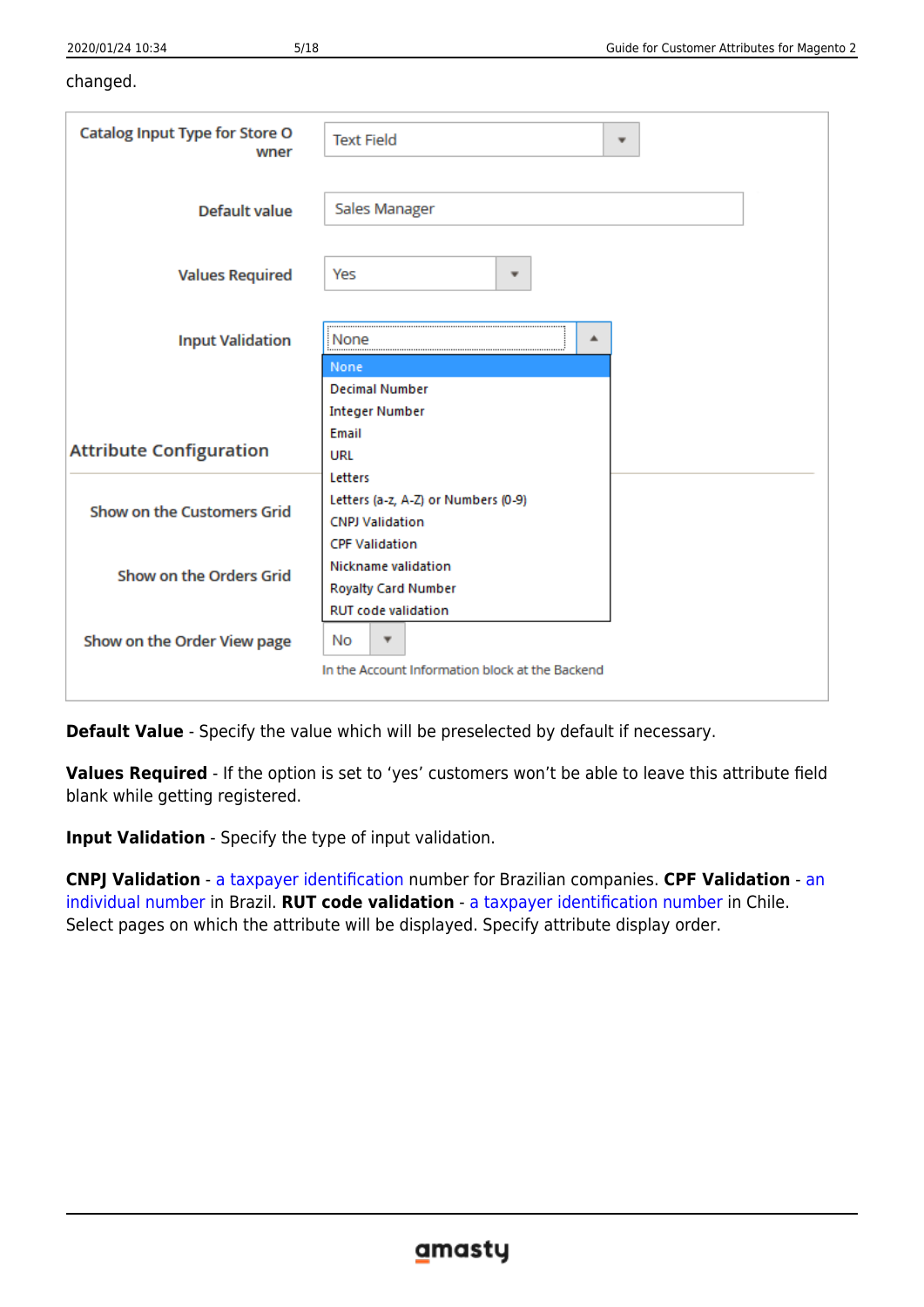Please note that for the **Single File Upload** input type you can set the maximal file size value. However, this value should not exceed the limit set on your server. Make sure that you increased the

The order to display field on frontend

limit on your web server before modifying the maximal file size in the extension settings.

**Customers Grid** Show on the Orders Yes Grid Show on the Order Yes View page In the Account Information block at the Backend Show on the Yes **Account Information** page On the Frontend **Hide if Filled** Yes On the Account Information page on the Frontend Show on the Yes **Shipping page** During Checkout **Hide if Filled** Yes On the Billing page during Checkout Show on the Yes **Registration page** 

**Attribute Options Management**

3

You can specify values only for selectable attributes.

**Sorting Order** 

| Last update: 2020/01/24 10:33 |  |  |
|-------------------------------|--|--|
|-------------------------------|--|--|

**Attribute Configuration** 

Show on the

Yes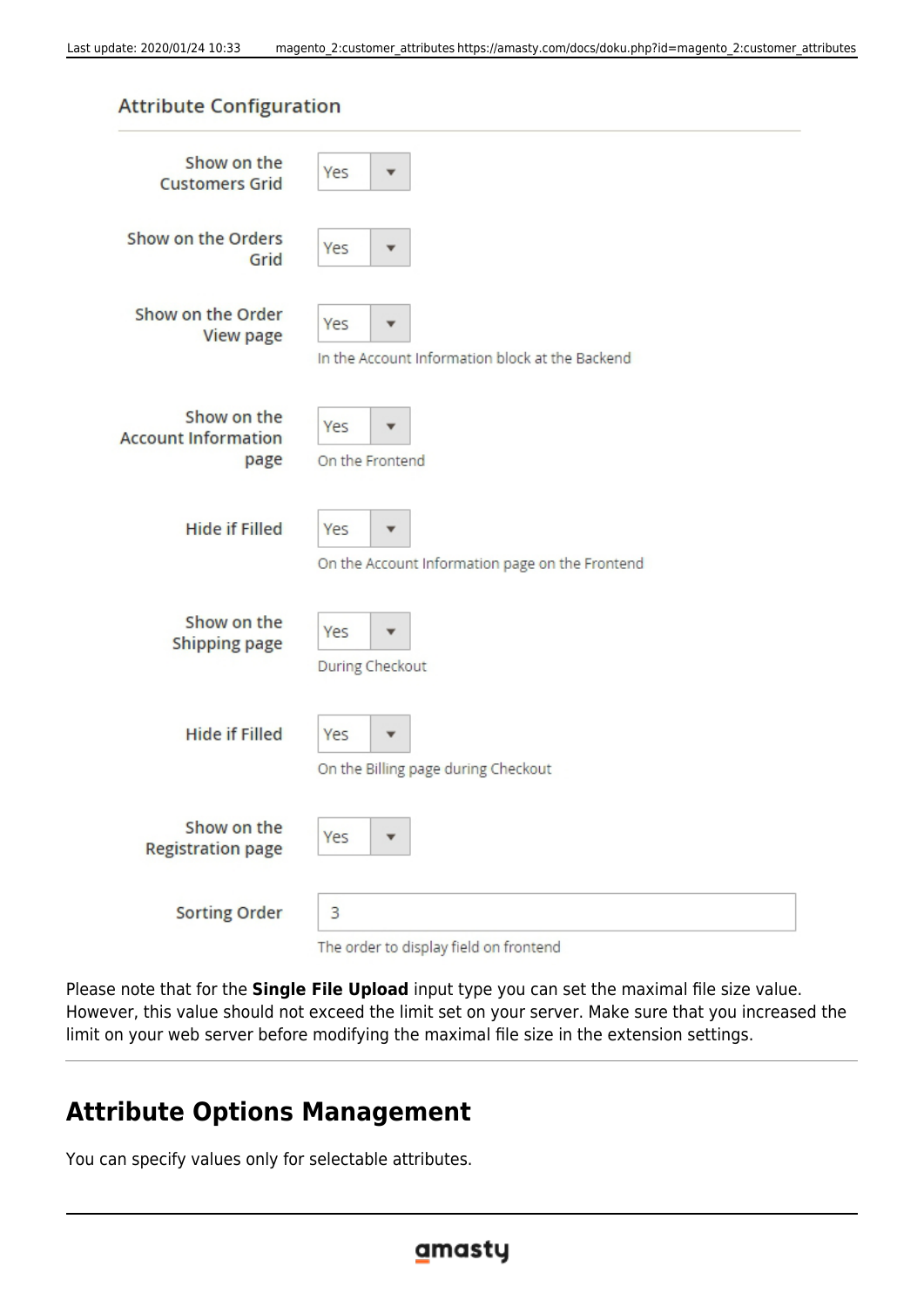|                           |                                                  | ← Back Delete Attribute Save and Continue Edit | <b>Save Attribute</b> |
|---------------------------|--------------------------------------------------|------------------------------------------------|-----------------------|
|                           |                                                  |                                                |                       |
|                           | Manage Titles (Size, Color, etc.)                |                                                | ଚ                     |
| <b>Default Store View</b> |                                                  |                                                |                       |
|                           | Choose your customer group                       |                                                |                       |
|                           |                                                  |                                                |                       |
|                           |                                                  |                                                |                       |
|                           | <b>Manage Options (values of your attribute)</b> |                                                |                       |
|                           |                                                  |                                                |                       |
|                           | Is Default Default Store View                    | Admin                                          |                       |
| ₩.<br>$\bullet$           | Retailer                                         | Retailer                                       | <b>Delete</b>         |
| $\cap$                    | Wholesale                                        | Wholesaler                                     | <b>Delete</b>         |
| ₩.<br>$\sqrt{2}$          | Distributor                                      | Distributor                                    | <b>Delete</b>         |
| <b>Add Option</b>         |                                                  |                                                |                       |

**Default Store View** - Specify attribute title that will be visible on the frontend.

**Manage Options** - Create as many attribute values as you need, specify the value that will be preselected by default.

Choose **input types with images** (Multiple checkbox select with images, Single radio buttons select with images) to upload pictures for attribute values.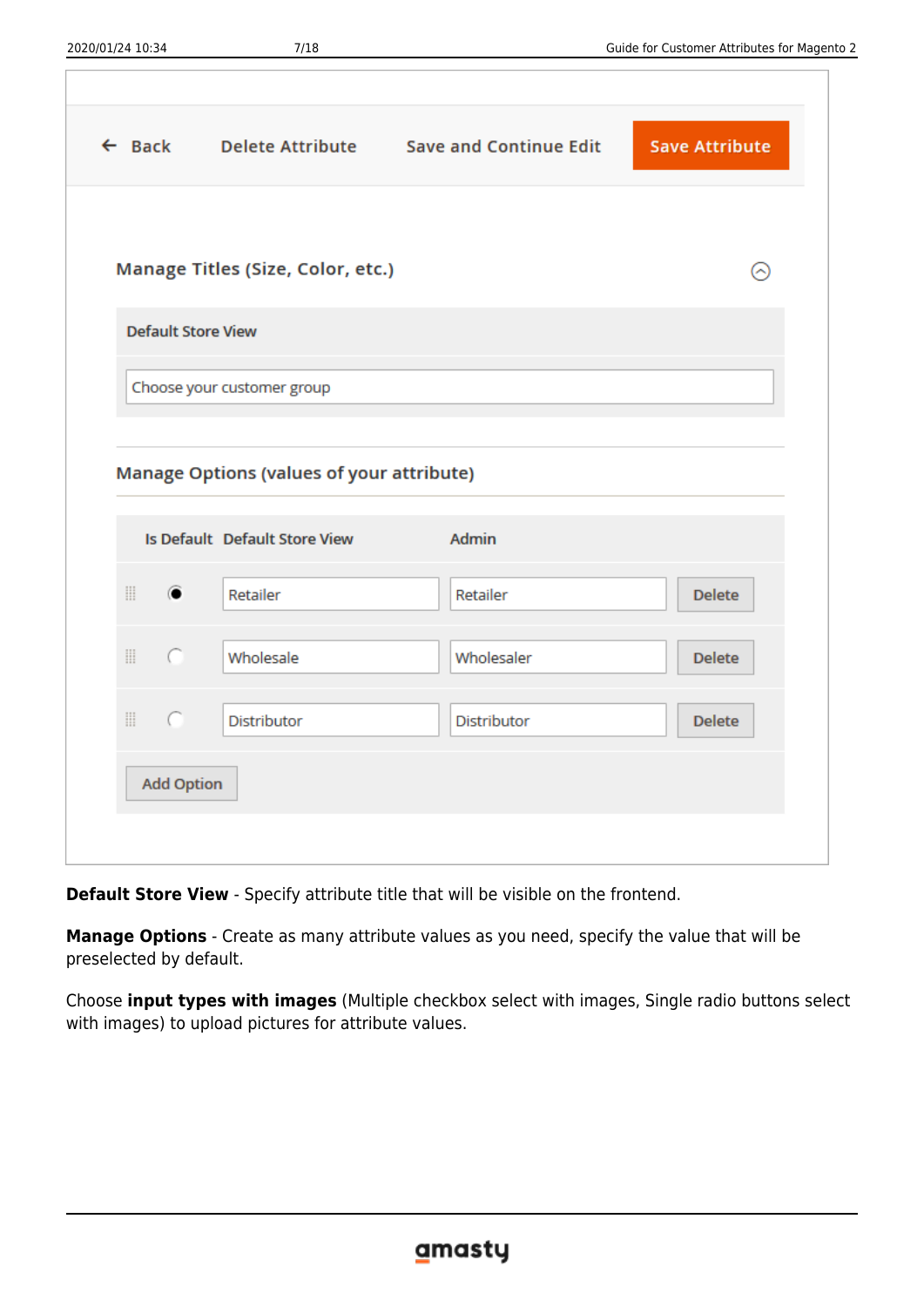| <b>Manage Titles (Size, Color, etc.)</b>                                        |                         | $(\widehat{\phantom{a}})$ |
|---------------------------------------------------------------------------------|-------------------------|---------------------------|
| <b>Default Store View</b>                                                       |                         |                           |
| How did you find us?                                                            |                         |                           |
| <b>Manage Options (values of your attribute)</b>                                |                         |                           |
| Note. Please save attribute for uploading images.                               |                         |                           |
| <b>Default</b><br><b>Store</b><br>Is Default View<br>Admin<br><b>Icon Image</b> | Remove<br>Icon<br>Image |                           |
| ₩<br>Facebook<br>Faceboo<br>$\sqrt{2}$<br>No file selected.<br>Browse           |                         | <b>Delete</b>             |
| H<br>C<br>Instagran<br>Instagrai<br>No file selected.<br>Browse                 |                         | <b>Delete</b>             |
| $\mathop{\mathbb{H}}$<br>Pinterest<br>Pinterest<br>No file selected.<br>Browse  |                         | <b>Delete</b>             |
| <b>Add Option</b>                                                               |                         |                           |

# **Attribute Relations Management**

To manage attribute relations please go to **Customers** → **Customer Attributes** → **Manage Attribute Relations.**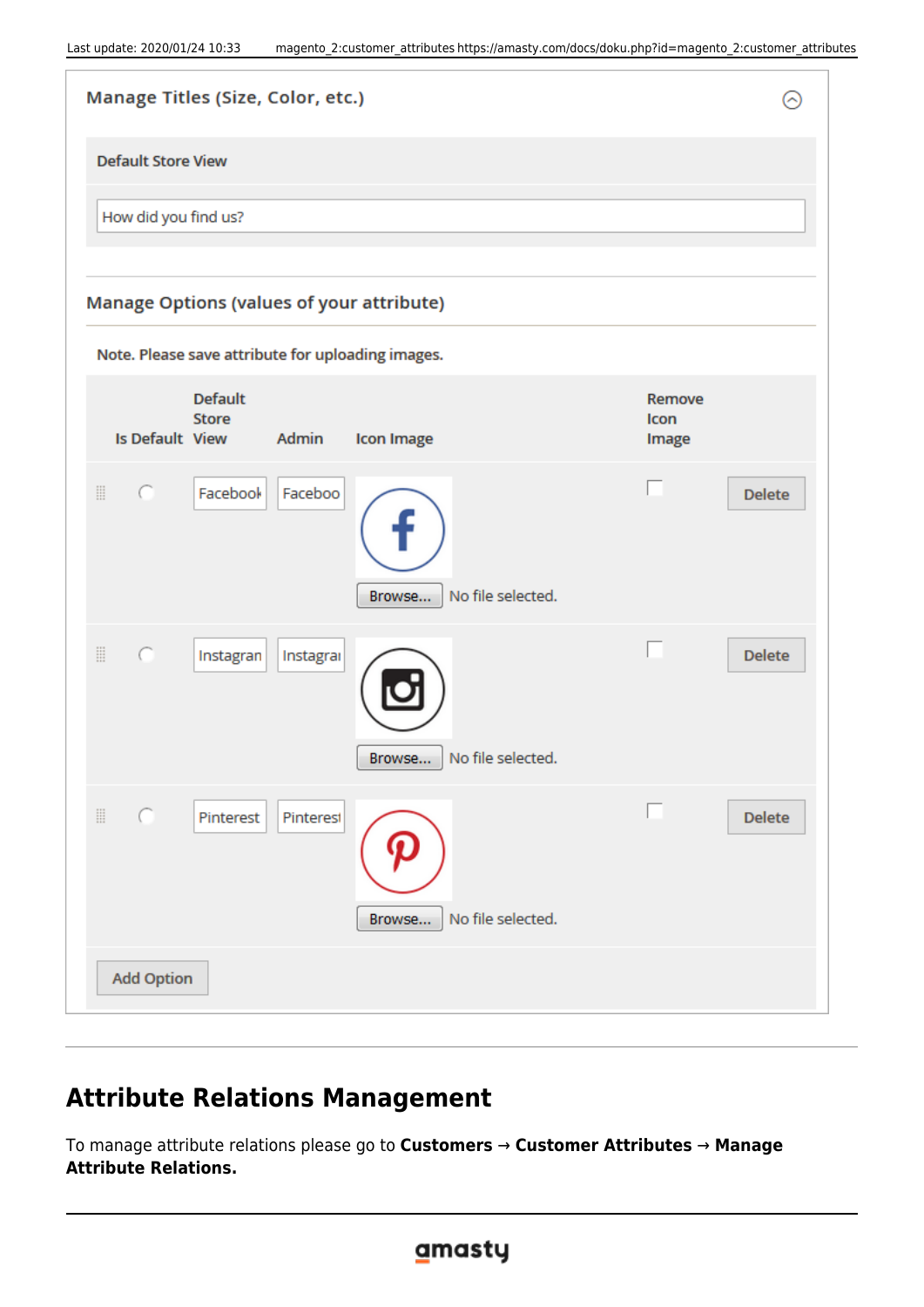|                                | Attribute Relation                |                                                                                                               |                                                                            | $\mathbf 1$ admin $\mathbf -$ |
|--------------------------------|-----------------------------------|---------------------------------------------------------------------------------------------------------------|----------------------------------------------------------------------------|-------------------------------|
|                                |                                   |                                                                                                               | <b>Add New Relation</b>                                                    |                               |
| 1 records found                |                                   | Filters<br>20<br>per page<br>۰.                                                                               | Default View v<br>of 1<br>1                                                | Columns v                     |
| <b>Relation</b><br><b>Name</b> | <b>Parent</b><br><b>Attribute</b> | <b>Dependent Attributes</b>                                                                                   | <b>Attribute Codes</b>                                                     | <b>Action</b>                 |
| <b>Distributor</b>             | Choose your<br>customer<br>group  | Whould you like to join an affiliate<br>program?, What is your company<br>name?, Your position in the company | customer_group,<br>affiliate_program,<br>company_name,<br>company_position | Edit                          |
|                                |                                   |                                                                                                               |                                                                            |                               |

**Attribute Relation** - On the 'Attribute Relation' grid you'll see all created relations. It's possible to add an unlimited number of new relations and manage already created once.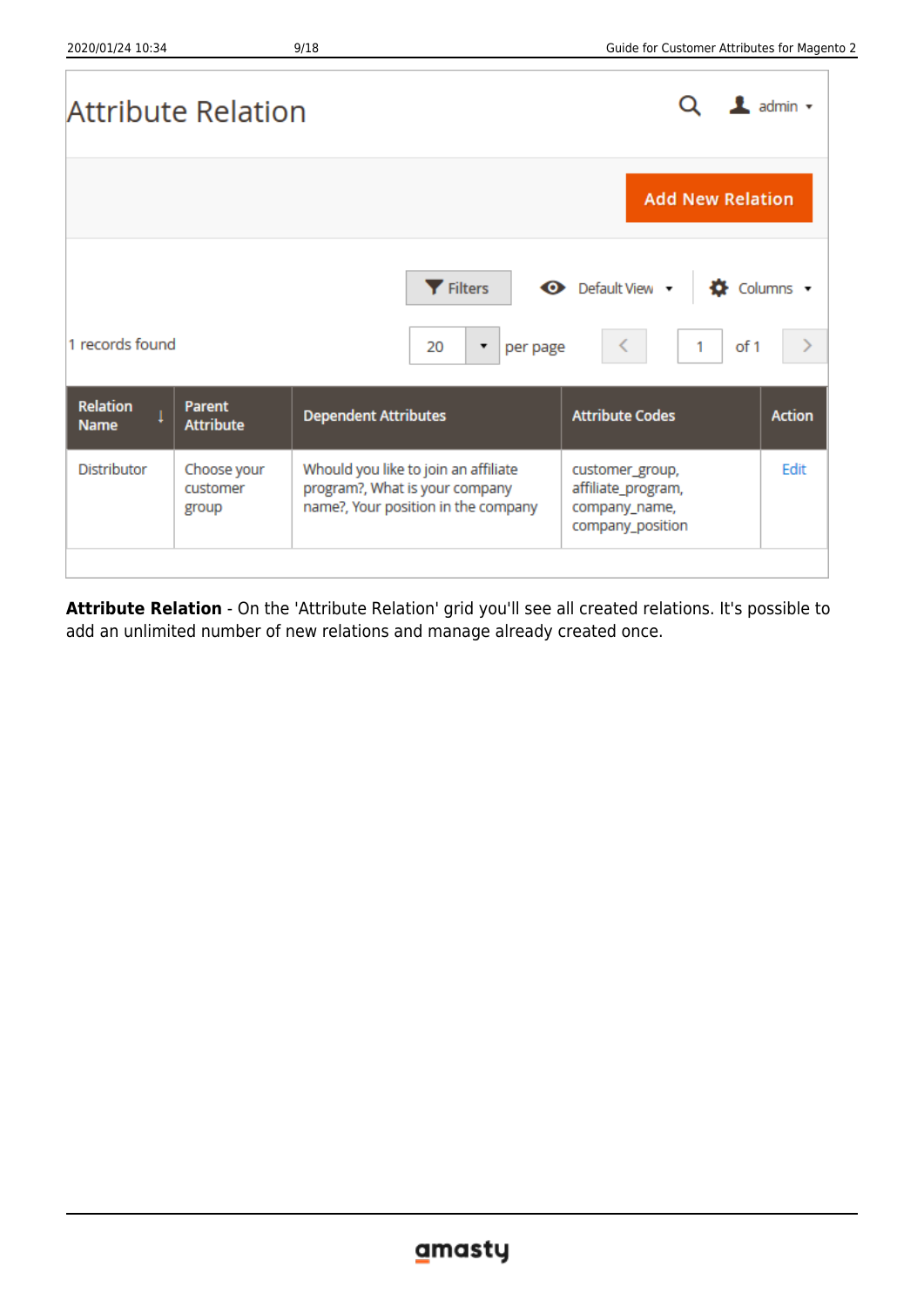

**Relation Name** - Specify a relation name that will be used for internal needs only.

**Parent Attribute** - Choose the attribute that will be parent.

Please, consider, that only these types of attributes can be used as the parent attributes.

- **Multiple Select**
- **Dropdown**
- **Multiple Checkbox Select with Images**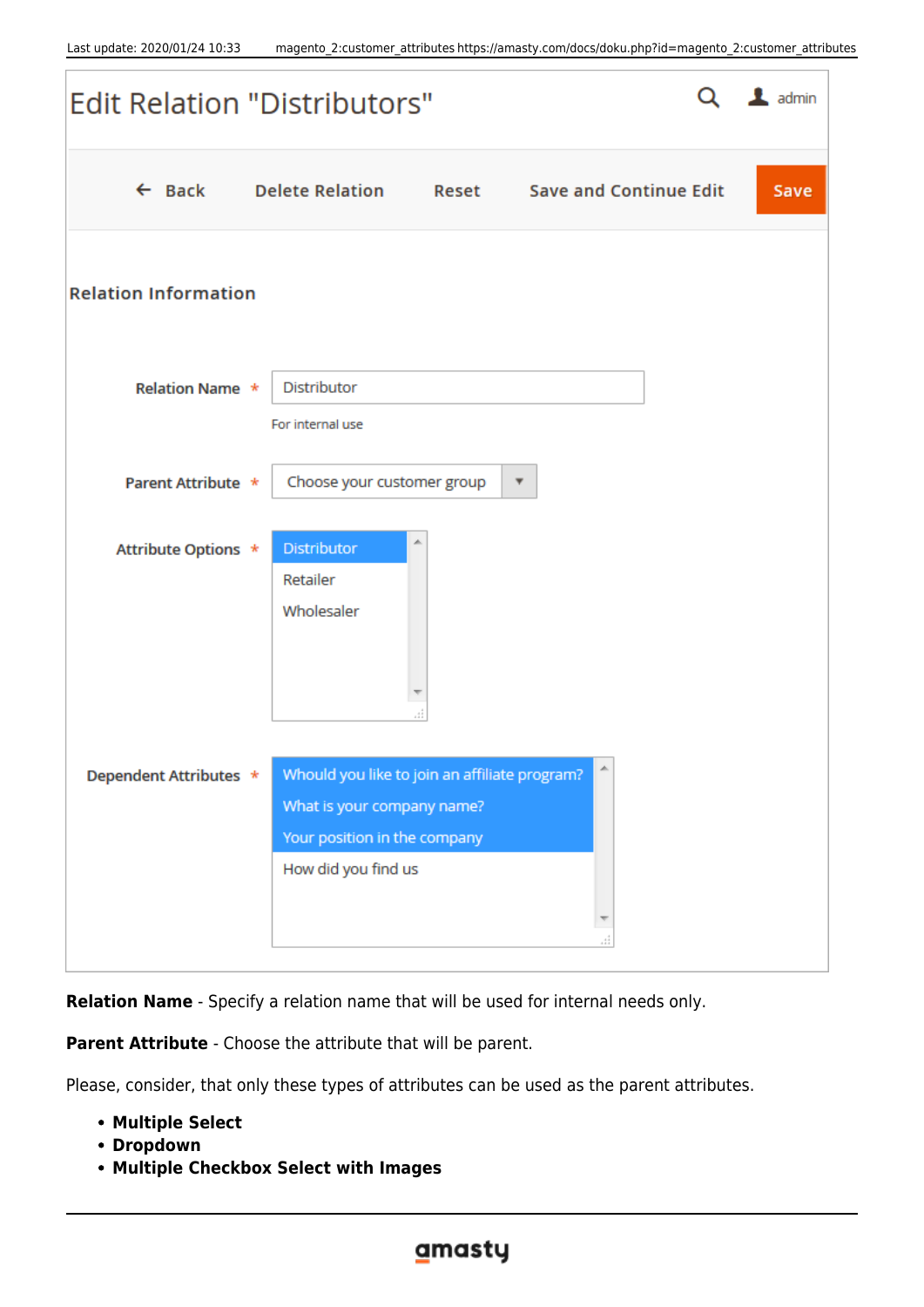### **Single Radio Select with Images**

**Attribute Options** - Select attribute values that will trigger the display of dependent attributes.

**Dependent Attributes** - Specify which attributes will be dependent. These attributes will be displayed only if a customer selects one of the specified values of a parent attribute.

**Dependent attributes** are shown because the **'Distributor'** option is chosen. According to our settings 'Distributor' is the value of a parent attribute which triggers the display of dependent attributes.

| Choose your customer group                    |              |
|-----------------------------------------------|--------------|
| <b>Distributor</b>                            | $\checkmark$ |
| Your company name *                           |              |
| <b>Best Flowers</b>                           |              |
| Your position in the company *                |              |
| Sales Manager                                 |              |
| Whould you like to join an affiliate program? |              |
| Yes                                           | $\checkmark$ |
|                                               |              |

# **Attribute Display on the Backend**

Show additional attributes on the Customers grid. Filter the list of shoppers using custom attributes. E.g. you can find out where customers see information about your store and fine tune your marketing strategy accordingly.

**NOTE:** Custom attributes will be also displayed on the 'Select Customer' grid when a store admin generates orders from the backend. Apart from that, you can display custom attributes on the order grid as well as on the order info page.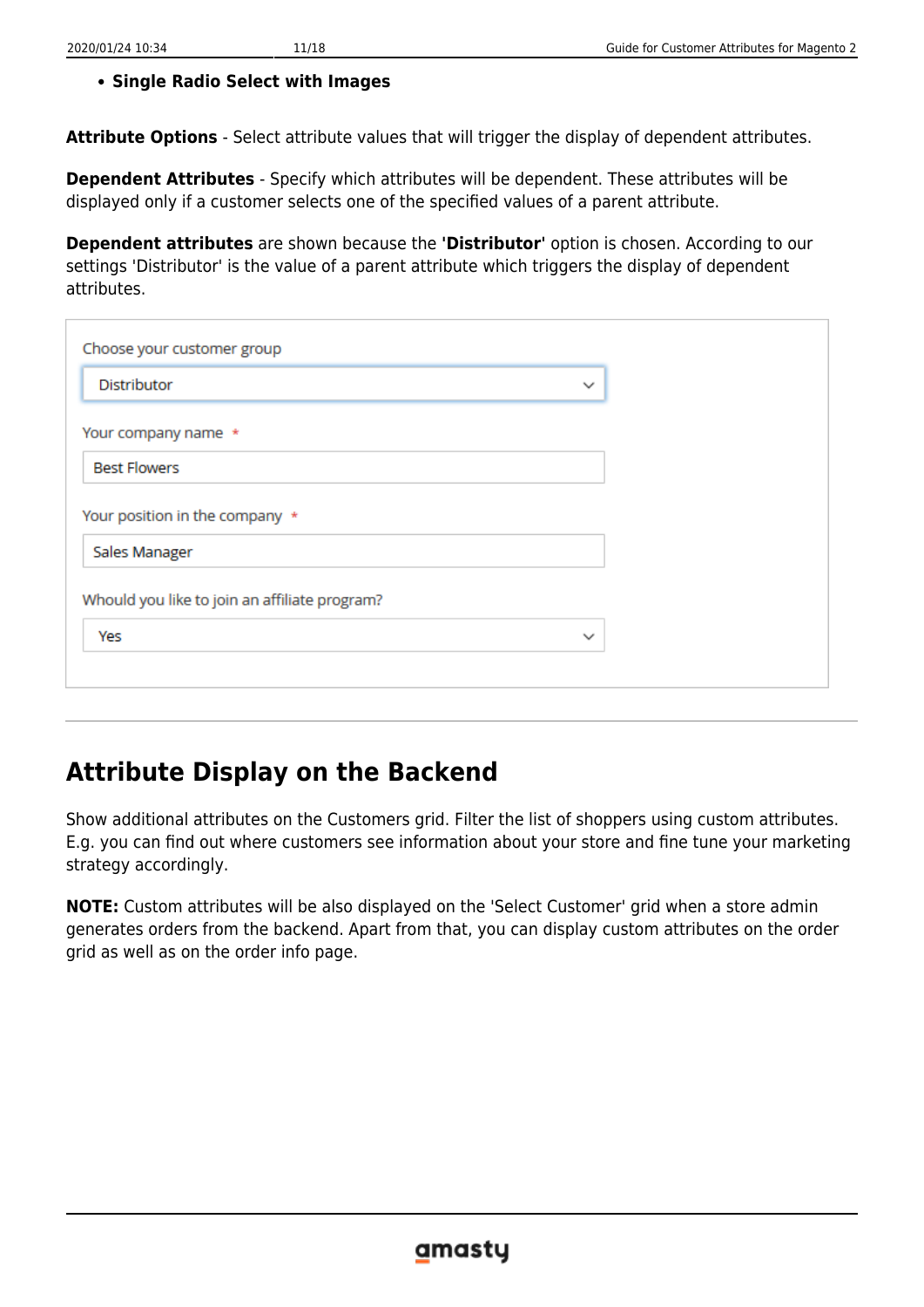Last update: 2020/01/24 10:33 magento\_2:customer\_attributes https://amasty.com/docs/doku.php?id=magento\_2:customer\_attributes

| :count<br>eated     | <b>Date</b><br>of<br><b>Birth</b> | <b>Tax VAT</b><br><b>Number</b> | Gender | <b>How did</b><br>you find<br><b>us</b> | <b>Choose</b><br>your<br>customer<br>group | Your<br>position<br>in the<br>company | What is<br>your<br>company<br>name? | <b>Whould</b><br>you like<br>to join an<br>affiliate<br>program? | Action |
|---------------------|-----------------------------------|---------------------------------|--------|-----------------------------------------|--------------------------------------------|---------------------------------------|-------------------------------------|------------------------------------------------------------------|--------|
| efault<br>ore<br>ew | Dec<br>15,<br>1973                |                                 | Female | Facebook                                | <b>Distributor</b>                         | Brand<br>Manager                      | <b>TOyFactory</b>                   | Yes                                                              | Edit   |
| efault<br>ore<br>ew |                                   |                                 | Male   | Facebook                                | Retailer                                   | CEO                                   | <b>Bright</b><br><b>Solutions</b>   | <b>No</b>                                                        | Edit   |
| efault<br>ore<br>ÞW |                                   |                                 | Female | Instagram                               | Retailer                                   | Sales<br>Manager                      | Best<br><b>Flowers</b>              | No                                                               | Edit   |

Show custom attributes on the **customer info page**. You can edit attributes for already existing customers and specify attribute values for new customers which you create from the admin panel.

| <b>Send Welcome Email From</b><br>Default Store View<br>$\overline{\mathbf{v}}$<br>● Facebook © Instagram © Pinterest<br>How did you find us<br>Distributor<br>Choose your customer group<br>۳<br>TOyFactory<br>What is your company name? $*$<br><b>Brand Manager</b><br>Your position in the company * | Gender | Female<br>▼ |
|----------------------------------------------------------------------------------------------------------------------------------------------------------------------------------------------------------------------------------------------------------------------------------------------------------|--------|-------------|
|                                                                                                                                                                                                                                                                                                          |        |             |
|                                                                                                                                                                                                                                                                                                          |        |             |
|                                                                                                                                                                                                                                                                                                          |        |             |
|                                                                                                                                                                                                                                                                                                          |        |             |
|                                                                                                                                                                                                                                                                                                          |        |             |
| Whould you like to join an affiliate<br>Yes<br>program?                                                                                                                                                                                                                                                  |        |             |

# **Attribute Usage Reports**

To see an attribute usage report please go to **Customers** → **Customer Attributes** → **Manage**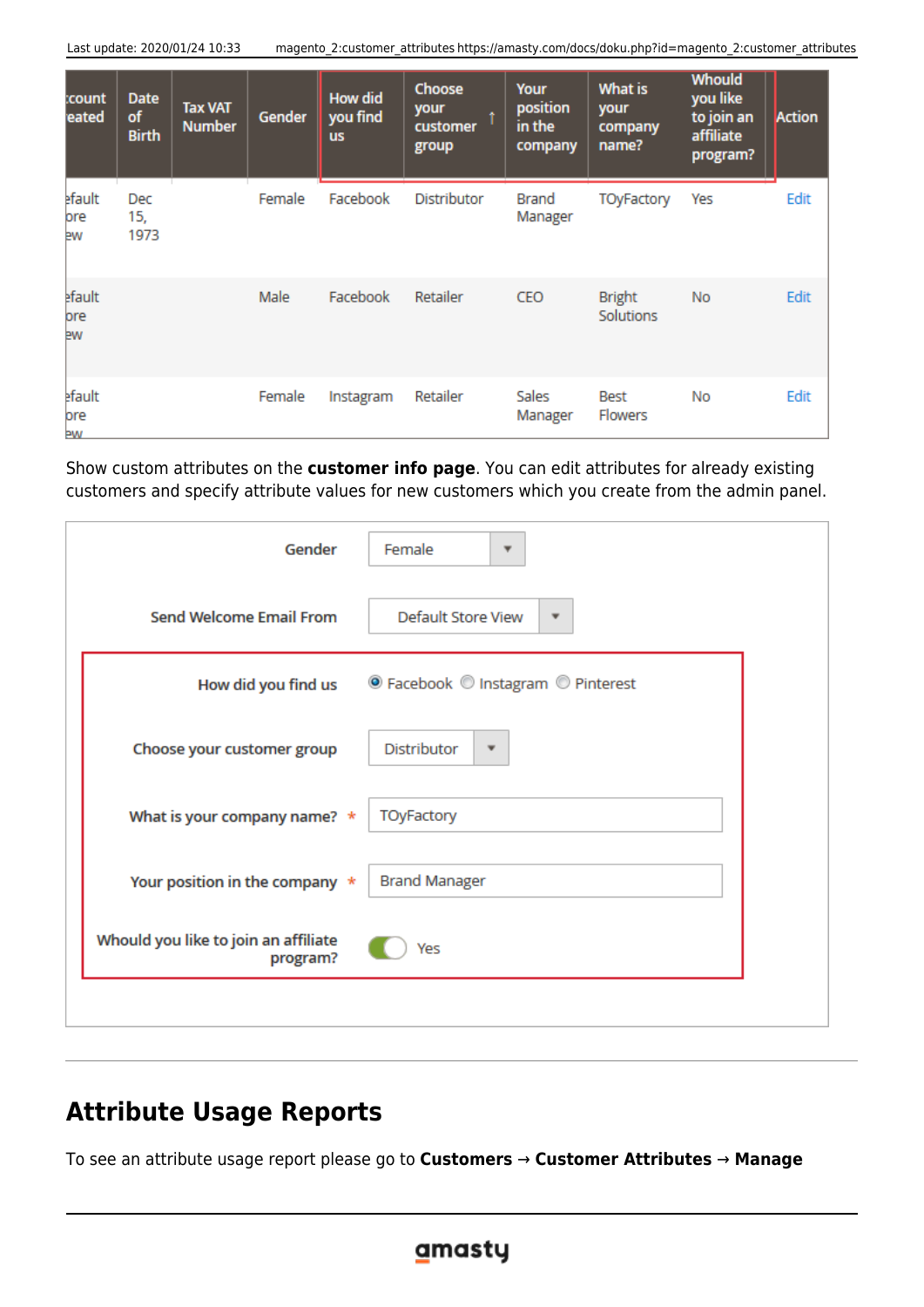



**NOTE:** reports are created only for selectable attributes such as checkboxes, multiple selects, dropdowns, yes/no and radio buttons.

# **Attribute Display on the Frontend**

Show Extra Attributes on the **Checkout page**.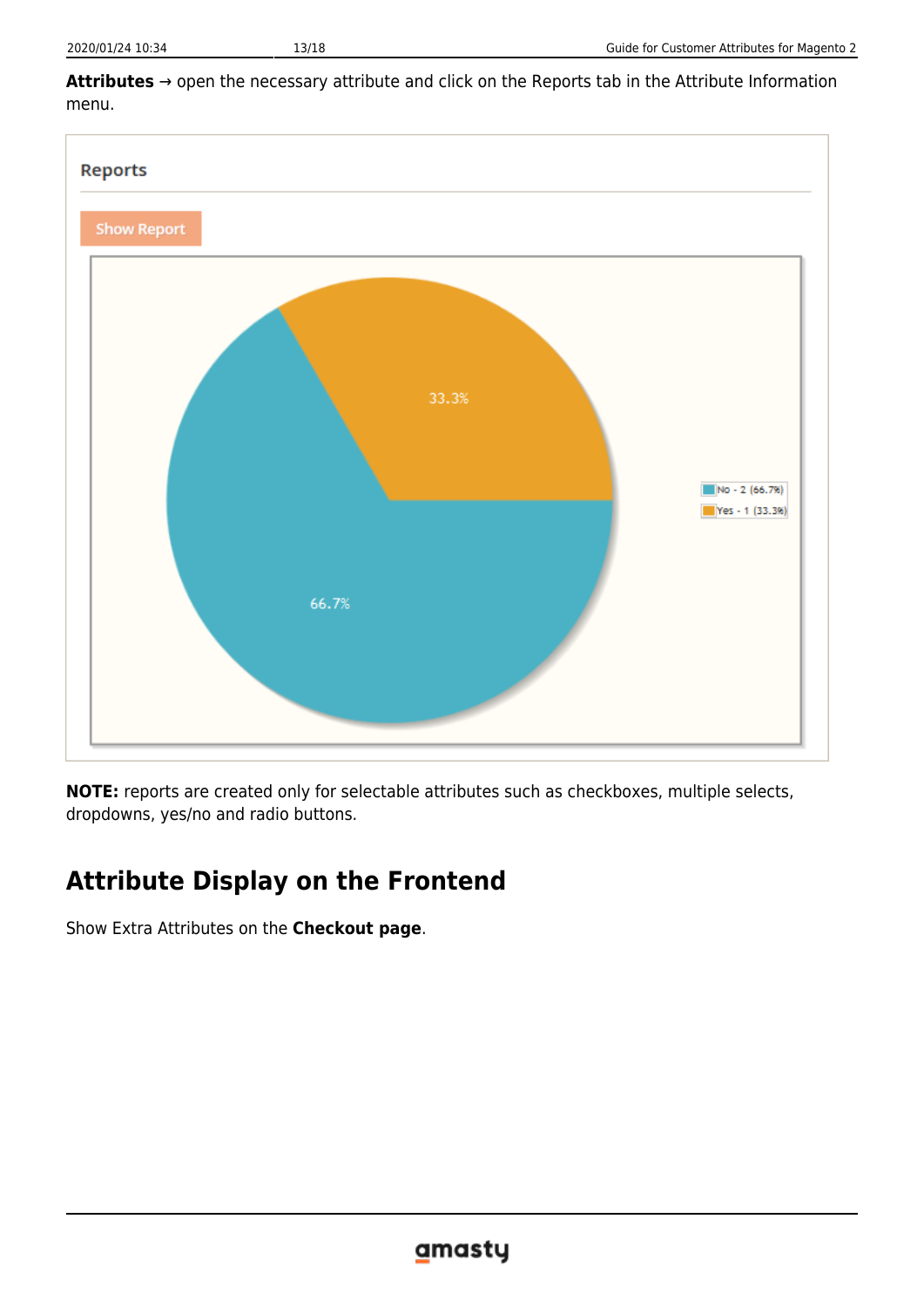| How did you find us?                          |             |
|-----------------------------------------------|-------------|
|                                               |             |
| ● Facebook ● Instagram ● Pinterest            |             |
| Choose your customer group                    |             |
| <b>Distributor</b>                            | $\check{ }$ |
| Your company name *                           |             |
| <b>Best Flowers</b>                           |             |
| Your position in the company *                |             |
| Sales Manager                                 |             |
| Whould you like to join an affiliate program? |             |
| Yes                                           | $\check{ }$ |

Display custom attributes on the **Registration page**.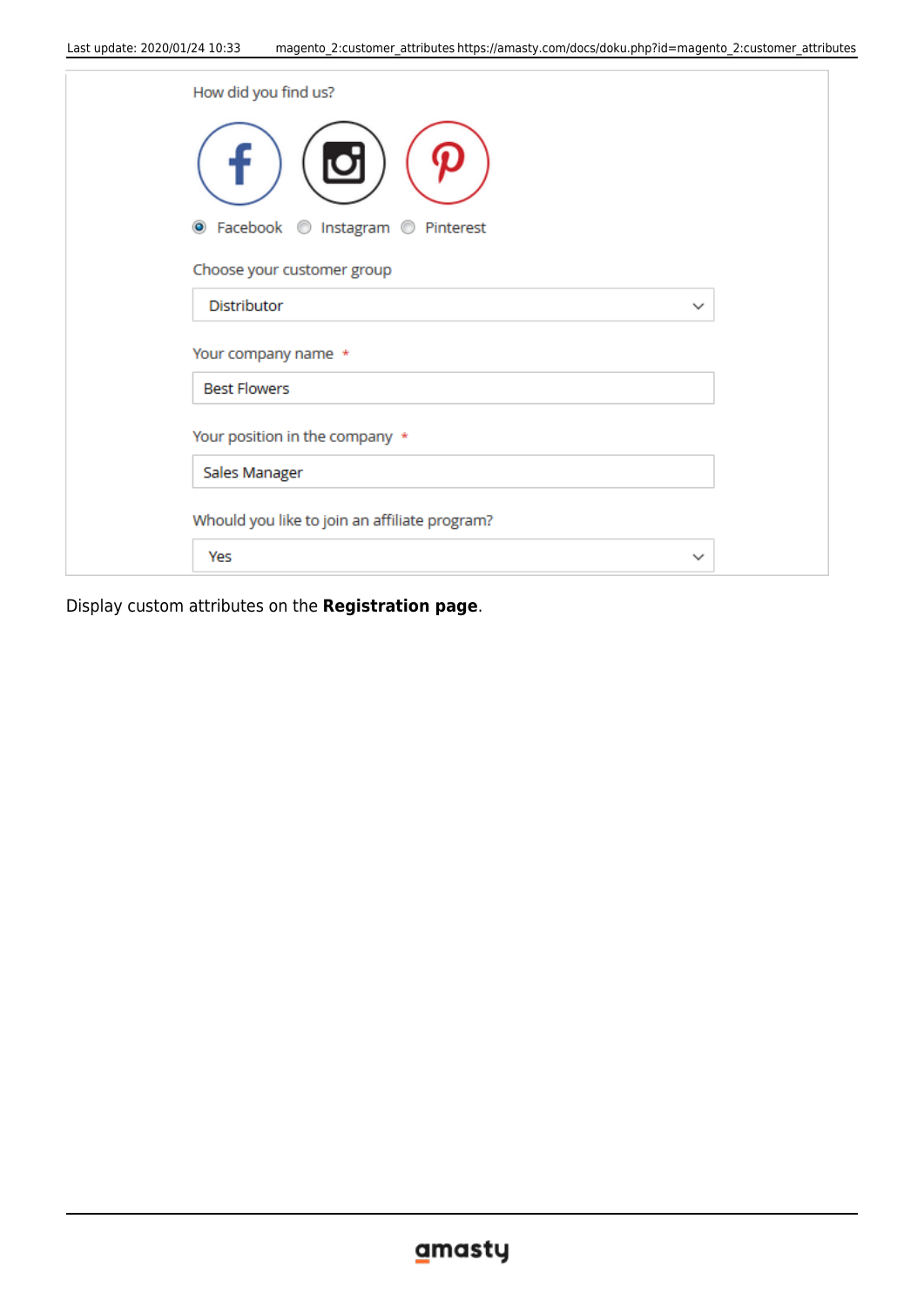| Last Name *                                                                    |             |
|--------------------------------------------------------------------------------|-------------|
| Doe                                                                            |             |
| Sign Up for Newsletter                                                         |             |
| Sign-in Information                                                            |             |
| Email *                                                                        |             |
| john.doe@example.com                                                           |             |
| Password *                                                                     |             |
|                                                                                |             |
| Password Strength: Very Strong                                                 |             |
| Confirm Password *                                                             |             |
|                                                                                |             |
|                                                                                |             |
|                                                                                |             |
|                                                                                |             |
| <b>Additional Settings</b>                                                     |             |
| How did you find us                                                            |             |
|                                                                                |             |
|                                                                                |             |
|                                                                                |             |
| ● Facebook © Instagram © Pinterest<br>Choose your customer group<br>Wholesaler | $\check{ }$ |

Also, the attributes can be viewed and edited from the customer's account. Take a look at the **Account Information** section to see the existing attributes.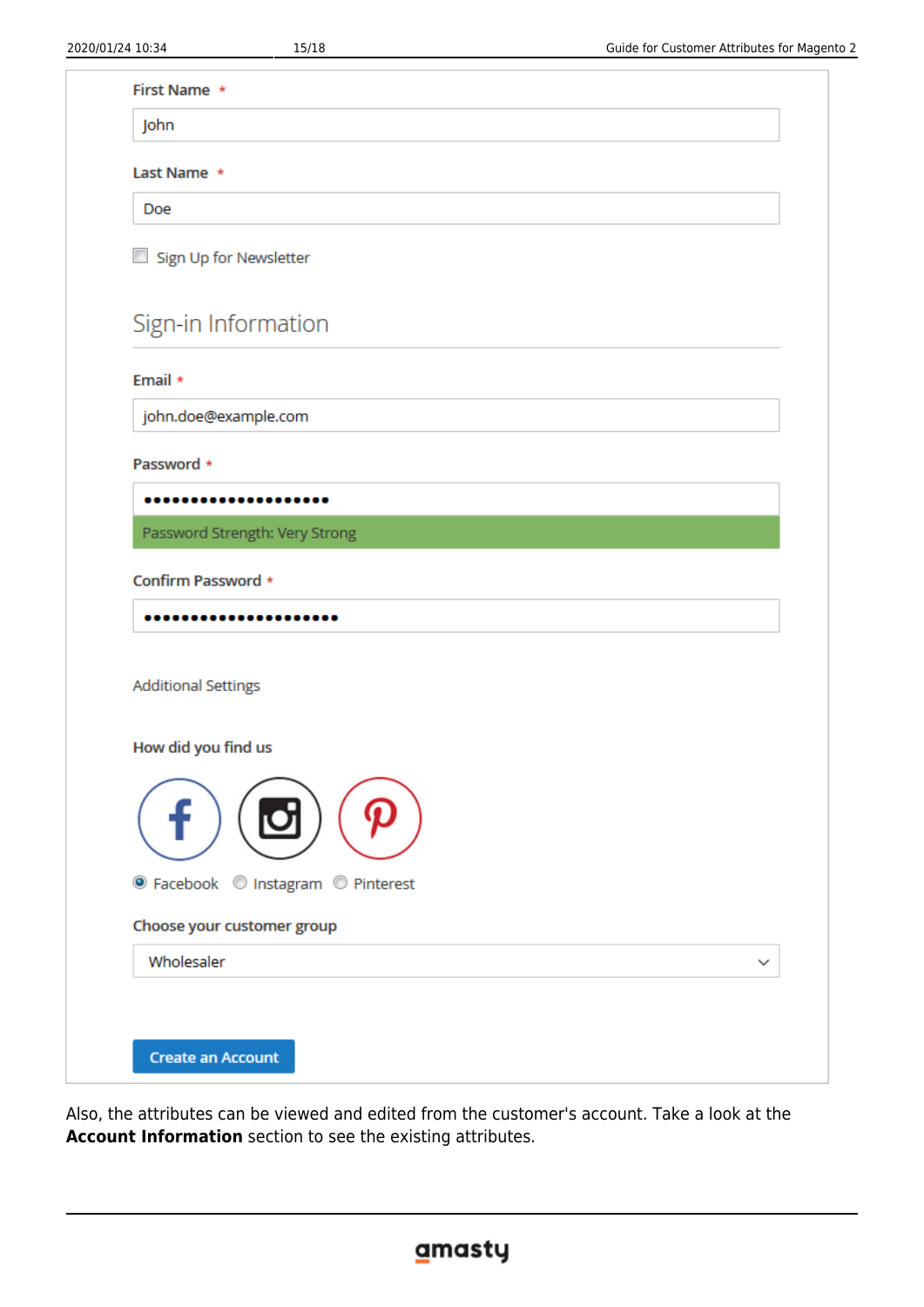# **Include Customer Attributes in E-mail**

The extension is compatible with [Order Status for Magento 2.](https://amasty.com/magento-2-order-status.html)

You can include customer attributes in your business e-mails, by inserting the special variable in your messages. Insert a customer attribute into the code:

If customer attribute is profession, for instance, insert the following in your letter:

{{**var** order.customer.getData('profession')}}`

or

```
{{var order.customer.getProfession()}}
```
You can include any custom attributes into any email template.

The extension is fully compatible with **[Magento 2 PDF Customizer](https://amasty.com/pdf-customizer-for-magento-2.html)**. Use more customer attributes in your templates!

# **Attributes Import and Export**

With the extension, you can include the created customer attributes into the default Magento import/export procedures.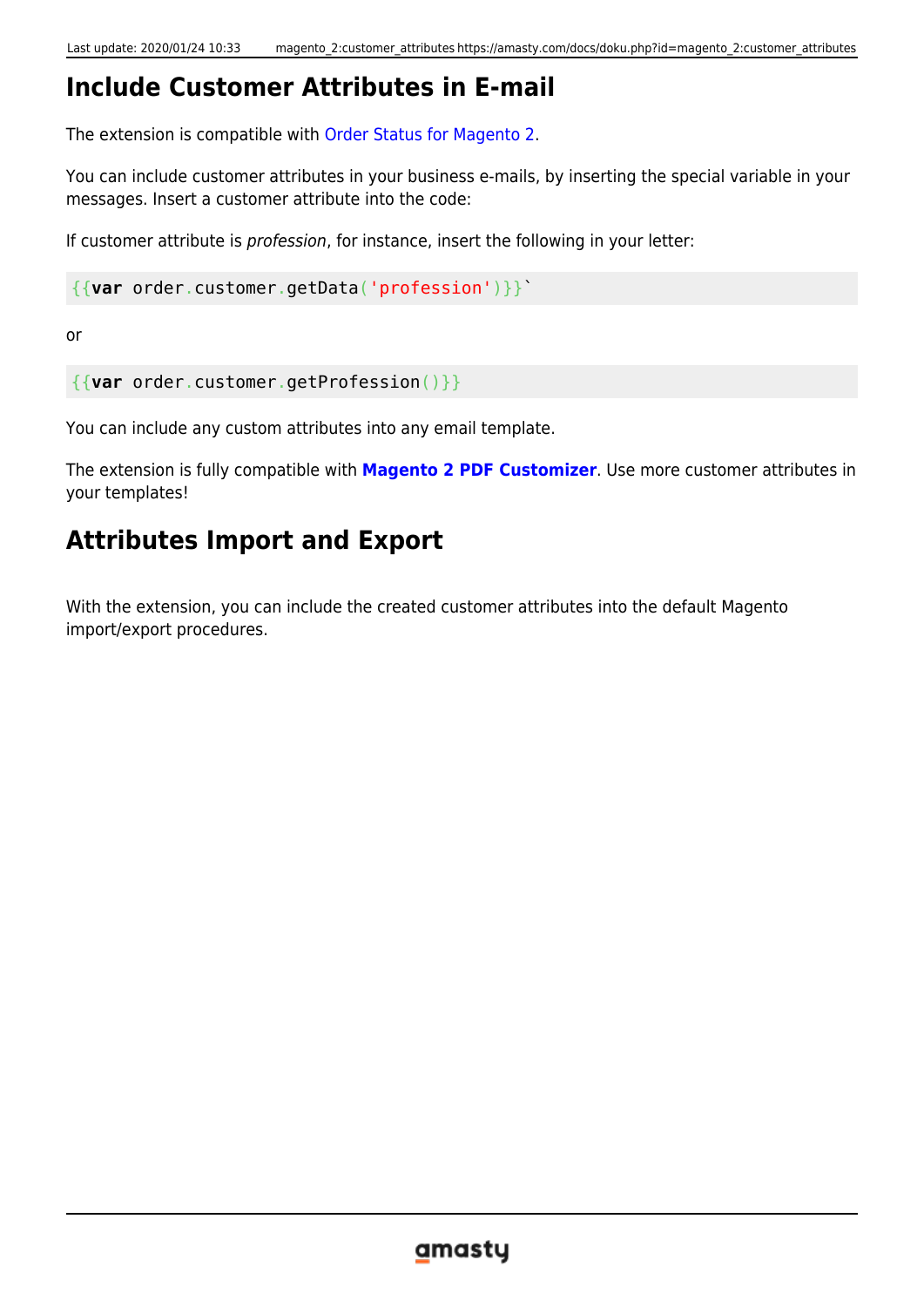| 2020/01/24 10:34       |                          |                                                | 17/18                                |                           | Guide for Customer Attributes for Magento 2 |          |   |
|------------------------|--------------------------|------------------------------------------------|--------------------------------------|---------------------------|---------------------------------------------|----------|---|
| Export                 |                          |                                                |                                      |                           |                                             |          |   |
| <b>Export Settings</b> |                          |                                                |                                      |                           |                                             |          |   |
|                        |                          | <b>Entity Type</b>                             | Customers Main File<br>$\mathbf{v}$  |                           |                                             |          |   |
|                        |                          | <b>Export File Format</b>                      | $CSV$ $*$                            |                           |                                             |          |   |
|                        |                          | <b>Fields Enclosure</b>                        | $\qquad \qquad \qquad \qquad \qquad$ |                           |                                             |          |   |
|                        | <b>Entity Attributes</b> |                                                |                                      |                           |                                             |          |   |
| Search                 | <b>Reset Filter</b>      | 26 records found                               |                                      |                           |                                             |          |   |
| Exclude                | <b>Attribute Label</b>   |                                                |                                      | <b>Attribute Code</b>     | $\perp$ Filter                              |          |   |
|                        |                          |                                                |                                      |                           |                                             |          |   |
| $\Box$                 | Amasty attribute         |                                                |                                      | amasty_attribute          |                                             |          |   |
| о                      | Is Confirmed             |                                                |                                      | confirmation              |                                             |          |   |
| $\Box$                 | Created At               |                                                |                                      | created_at                | From:                                       | 菌<br>To: | Ξ |
| $\Box$                 | Created From             |                                                |                                      | created_in                |                                             |          |   |
| □                      | Default Billing Address  |                                                |                                      | default_billing           | From:                                       | To:      |   |
| $\Box$                 | Default Shipping Address |                                                |                                      | default_shipping          | From:                                       | To:      |   |
| □                      |                          | Disable Automatic Group Change Based on VAT ID |                                      | disable_auto_group_change |                                             |          |   |
| o                      | Date of Birth            |                                                |                                      | dob                       | From:                                       | e<br>To: | 目 |
| $\Box$                 | Email                    |                                                |                                      | email                     |                                             |          |   |

Please, go to **System → Export** and switch the **Entity Type** option to the **Customers Main File**. Below, in the **Entity Attributes** section you will see the created attributes that will exported together with the customers' data. Hit the **Continue** button.